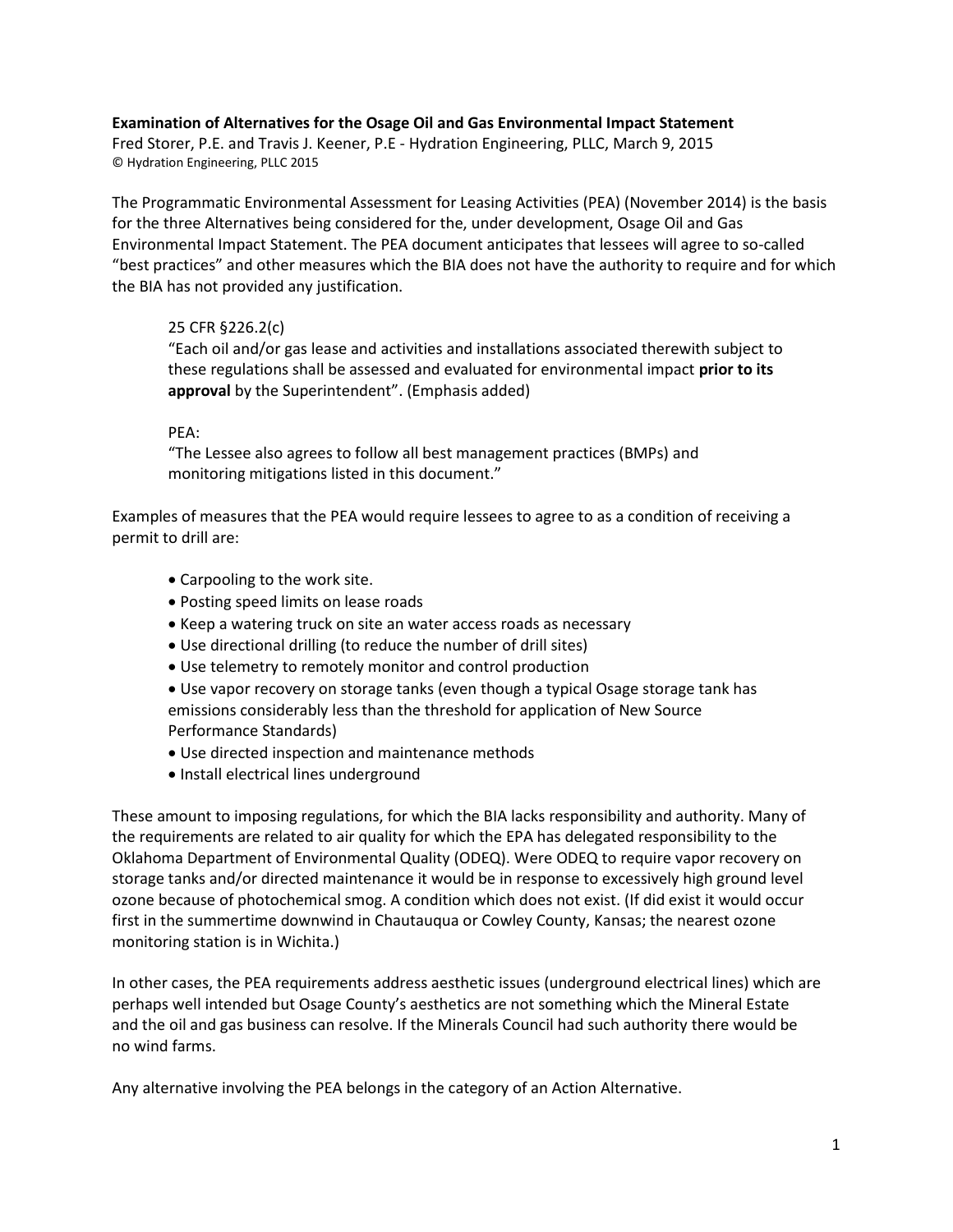Other Action Alternative Proposals:

Some of the features of the suggested alternatives would result in surface being set aside where oil and gas activities would be limited if not prohibited. Federal law gives the Mineral Estate priorities which, to varying degrees, conflict with surface owners and their constituencies. A more efficient way for the Minerals Council to consider these alternatives is for the BIA to suggest that the Minerals Council forgo future leasing in special interest and/or environmental sensitive areas. The Minerals Council could then avoid entering into leases in these areas if it chose to do so.

The BIA suggests measures to comply with Section 303(d) of the Clean Water Act as an Action Alternative.

"Under section 303(d) of the Clean Water Act, states, territories, and authorized tribes are required to develop lists of impaired waters. These are waters that are too polluted or otherwise degraded to meet the water quality standards set by states, territories, or authorized tribes. The law requires that these jurisdictions establish priority rankings for waters on the lists and develop TMDLs for these waters. A Total Maximum Daily Load, or TMDL, is a calculation of the maximum amount of a pollutant that a waterbody can receive and still safely meet water quality standards."

*US EPA (http://water.epa.gov/lawsregs/lawsguidance/cwa/tmdl/index.cfm), accessed 3/4/2015*

The BIA's suggestion that oil and gas activities be managed to prevent exceedance of total maximum daily loads in impaired waters implies that they believe oil and gas activities are largely responsible for their impairment. Water quality data does not support this assumption.

There are 657 streams or stream segments in Oklahoma which have been listed by the Oklahoma Water Resources Board (OWRB) as 303(d) waters. Osage County has fifteen. (Our count is fifteen, the BIA's count is five.)

Osage County 303(d) impaired waters (listed by watershed) are:

# **Bird Watershed**

**Birch Lake**

| <b>Probable Source</b> | <b>Probable Source Group</b> | <b>Cause(s) of Impairment</b>         |
|------------------------|------------------------------|---------------------------------------|
| Source Unknown         | Unknown                      | Color; Dissolved Oxygen;<br>Turbidity |

### **Bluestem Lake**

| <b>Probable Source</b> | <b>Probable Source Group</b> | <b>Cause(s) of Impairment</b> |
|------------------------|------------------------------|-------------------------------|
| Source Unknown         | Unknown                      | Color: Turbidity              |

### **Flat Rock Creek (from headwaters to County line)**

| <b>Probable Source</b>                    | <b>Probable Source</b><br><b>Group</b> | <b>Cause(s) of Impairment</b>                       |
|-------------------------------------------|----------------------------------------|-----------------------------------------------------|
| Grazing In Riparian Or<br>Shoreline Zones | Agriculture                            | <b>Benthic Macroinvertebrates</b><br>Bioassessments |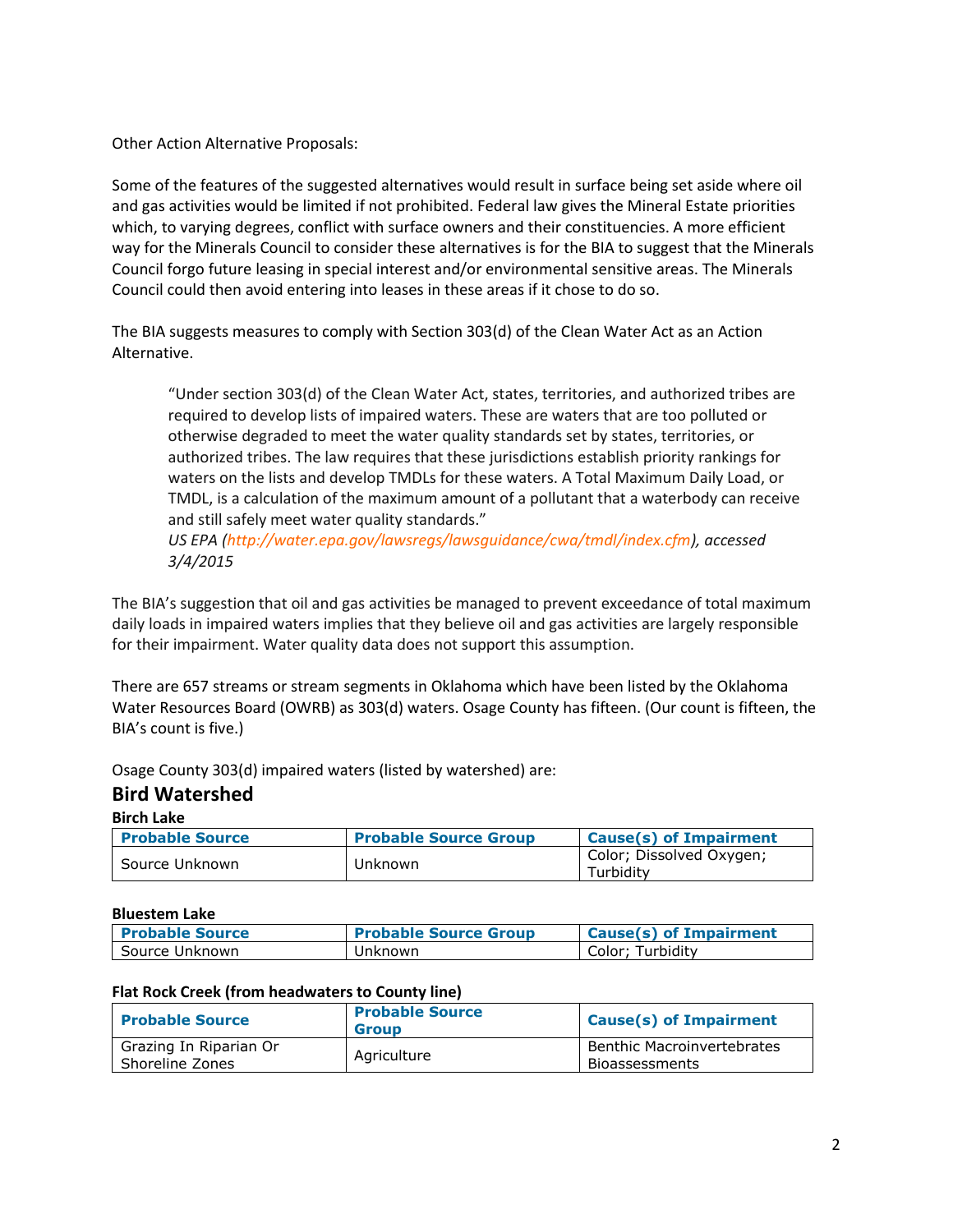| Highway/Road/Bridge Runoff<br>(Non<br>Construction Related)                                            | Urban-Related<br>Runoff/Stormwater    | <b>Benthic Macroinvertebrates</b><br><b>Bioassessments</b> |
|--------------------------------------------------------------------------------------------------------|---------------------------------------|------------------------------------------------------------|
| <b>Impacts From Land</b><br><b>Application Of Wastes</b>                                               | Land Application/Waste<br>Sites/Tanks | Benthic Macroinvertebrates<br><b>Bioassessments</b>        |
| Non-Irrigated Crop Production                                                                          | Agriculture                           | Benthic Macroinvertebrates<br><b>Bioassessments</b>        |
| <b>On-Site Treatment Systems</b><br>(Septic<br><b>Systems And Similar</b><br>Decentralized<br>Systems) | Municipal<br>Discharges/Sewage        | <b>Benthic Macroinvertebrates</b><br><b>Bioassessments</b> |
| Petroleum/Natural Gas<br>Activities                                                                    | Resource Extraction                   | Benthic Macroinvertebrates<br><b>Bioassessments</b>        |
| Rangeland Grazing                                                                                      | Agriculture                           | Benthic Macroinvertebrates<br><b>Bioassessments</b>        |
| <b>Residential Districts</b>                                                                           | Urban-Related<br>Runoff/Stormwater    | <b>Benthic Macroinvertebrates</b><br><b>Bioassessments</b> |
| Source Unknown                                                                                         | Unknown                               | <b>Benthic Macroinvertebrates</b><br><b>Bioassessments</b> |
| Wildlife Other Than Waterfowl                                                                          | Natural/Wildlife                      | <b>Benthic Macroinvertebrates</b><br><b>Bioassessments</b> |

# **Hominy Creek (from one mile downstream of Skiatook Lake to County Line)**

| <b>Probable Source</b>                                                                       | <b>Probable Source Group</b>          | Cause(s) of<br><b>Impairment</b> |
|----------------------------------------------------------------------------------------------|---------------------------------------|----------------------------------|
| Grazing In Riparian Or<br>Shoreline Zones                                                    | Agriculture                           | Enterococcus<br>Bacteria         |
| Impacts From Land<br><b>Application Of Wastes</b>                                            | Land Application/Waste<br>Sites/Tanks | Enterococcus<br>Bacteria         |
| <b>Municipal Point Source</b><br>Discharges                                                  | Municipal<br>Discharges/Sewage        | Enterococcus<br>Bacteria         |
| <b>On-Site Treatment Systems</b><br>(Septic Systems And<br>Similar Decentralized<br>Systems) | Municipal<br>Discharges/Sewage        | Enterococcus<br>Bacteria         |
| Rangeland Grazing                                                                            | Agriculture                           | Enterococcus<br>Bacteria         |
| <b>Residential Districts</b>                                                                 | Urban-Related<br>Runoff/Stormwater    | Enterococcus<br>Bacteria         |
| Source Unknown                                                                               | Unknown                               | Enterococcus<br>Bacteria         |
| <b>Wastes From Pets</b>                                                                      | Urban-Related<br>Runoff/Stormwater    | Enterococcus<br>Bacteria         |
| Wildlife Other Than Waterfowl                                                                | Natural/Wildlife                      | Enterococcus<br>Bacteria         |

# **Hominy Creek (from headwaters to Skiatook Lake)**

| <b>Probable Source</b>                                      | <b>Probable Source</b><br><b>Group</b> | <b>Cause(s) of Impairment</b>                        |
|-------------------------------------------------------------|----------------------------------------|------------------------------------------------------|
| Grazing In Riparian Or<br>Shoreline<br>Zones                | Agriculture                            | Enterococcus Bacteria;<br>Escherichia Coli (E. Coli) |
| Highway/Road/Bridge Runoff<br>(Non<br>Construction Related) | Urban-Related<br>Runoff/Stormwater     | Chloride; Total Dissolved<br>Solids<br>(TDS)         |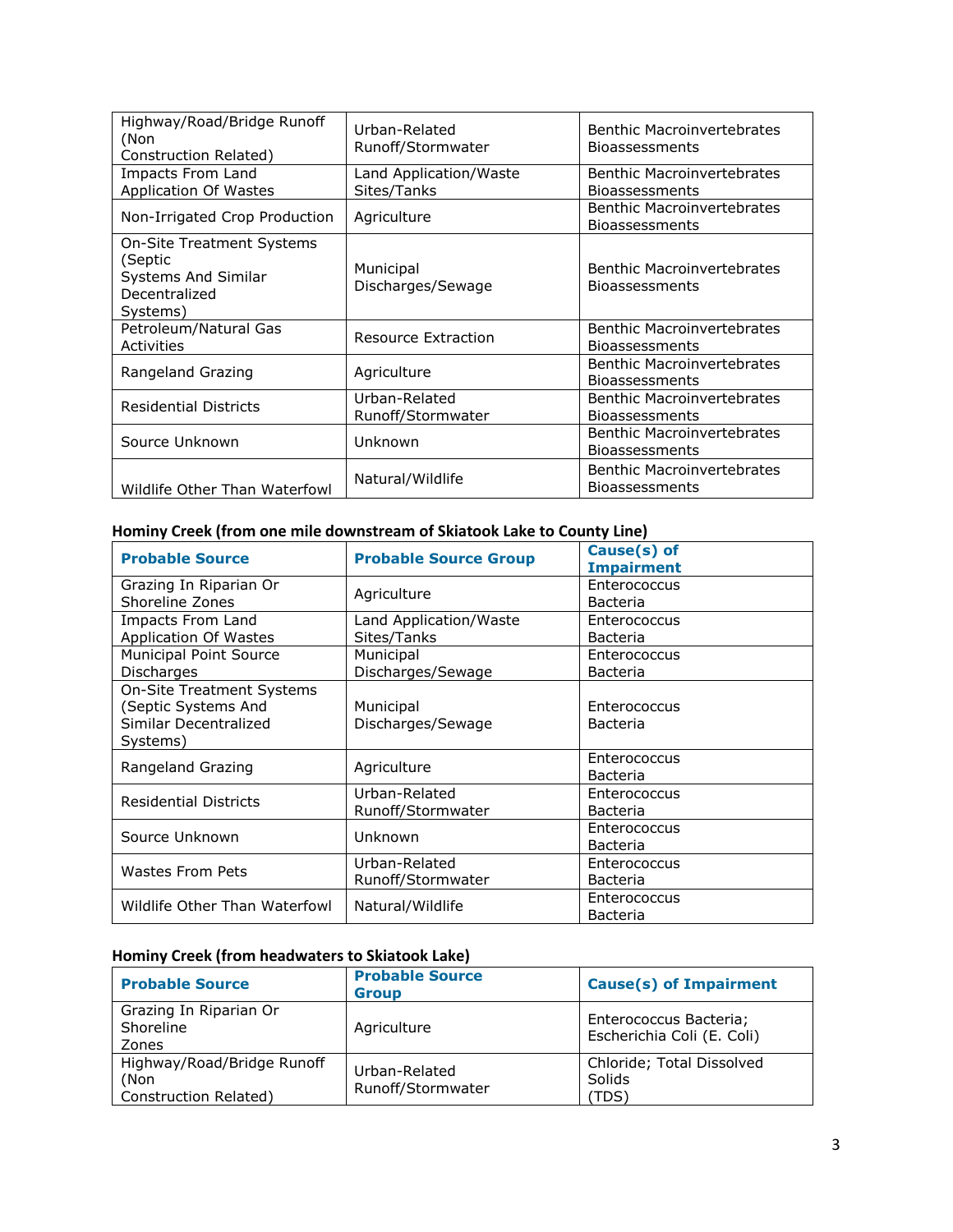| <b>Municipal Point Source</b><br>Discharges                                                     | Municipal<br>Discharges/Sewage     | Enterococcus Bacteria;<br>Escherichia<br>Coli (E. Coli)                                                   |
|-------------------------------------------------------------------------------------------------|------------------------------------|-----------------------------------------------------------------------------------------------------------|
| <b>On-Site Treatment Systems</b><br>(Septic<br>Systems And Similar<br>Decentralized<br>Systems) | Municipal<br>Discharges/Sewage     | Enterococcus Bacteria;<br>Escherichia<br>Coli (E. Coli)                                                   |
| Other Spill Related Impacts                                                                     | Spills/Dumping                     | Chloride; Total Dissolved<br>Solids<br>(TDS)                                                              |
| Petroleum/Natural Gas<br>Activities                                                             | Resource Extraction                | Chloride; Total Dissolved<br>Solids<br>(TDS)                                                              |
| Rangeland Grazing                                                                               | Agriculture                        | Enterococcus Bacteria;<br>Escherichia<br>Coli (E. Coli)                                                   |
| <b>Residential Districts</b>                                                                    | Urban-Related<br>Runoff/Stormwater | Enterococcus Bacteria;<br>Escherichia<br>Coli (E. Coli)                                                   |
| Source Unknown                                                                                  | Unknown                            | Chloride; Enterococcus<br>Bacteria;<br>Escherichia Coli (E. Coli);<br><b>Total Dissolved Solids (TDS)</b> |
| Wastes From Pets                                                                                | Urban-Related<br>Runoff/Stormwater | Enterococcus Bacteria;<br><b>Escherichia</b><br>Coli (E. Coli)                                            |
| Wildlife Other Than Waterfowl                                                                   | Natural/Wildlife                   | Enterococcus Bacteria;<br>Escherichia<br>Coli (E. Coli)                                                   |

# **Hominy Lake (note: Hominy lake is not on Hominy Creek, and is not Hominy Municipal Lake.)**

| <b>Probable Source</b> | <b>Probable Source Group</b> | <b>Cause(s) of Impairment</b> |
|------------------------|------------------------------|-------------------------------|
| Source Unknown         | Unknown                      | Dissolved Oxygen              |

### **Pawhuska Lake**

| <b>Probable Source</b> | <b>Probable Source Group</b> | Cause(s) of Impairment |
|------------------------|------------------------------|------------------------|
| Source Unknown         | Unknown                      | Sulfates               |

# **Waxhoma Lake**

| <b>Probable Source</b> | <b>Probable Source Group</b> | Cause(s) of Impairment |
|------------------------|------------------------------|------------------------|
| Source Unknown         | Unknown                      | Color                  |

# **Caney Watershed**

### **Buck Creek**

| <b>Probable Source</b> | <b>Probable Source</b><br><b>Group</b> | <b>Cause(s) of Impairment</b> |
|------------------------|----------------------------------------|-------------------------------|
|                        |                                        |                               |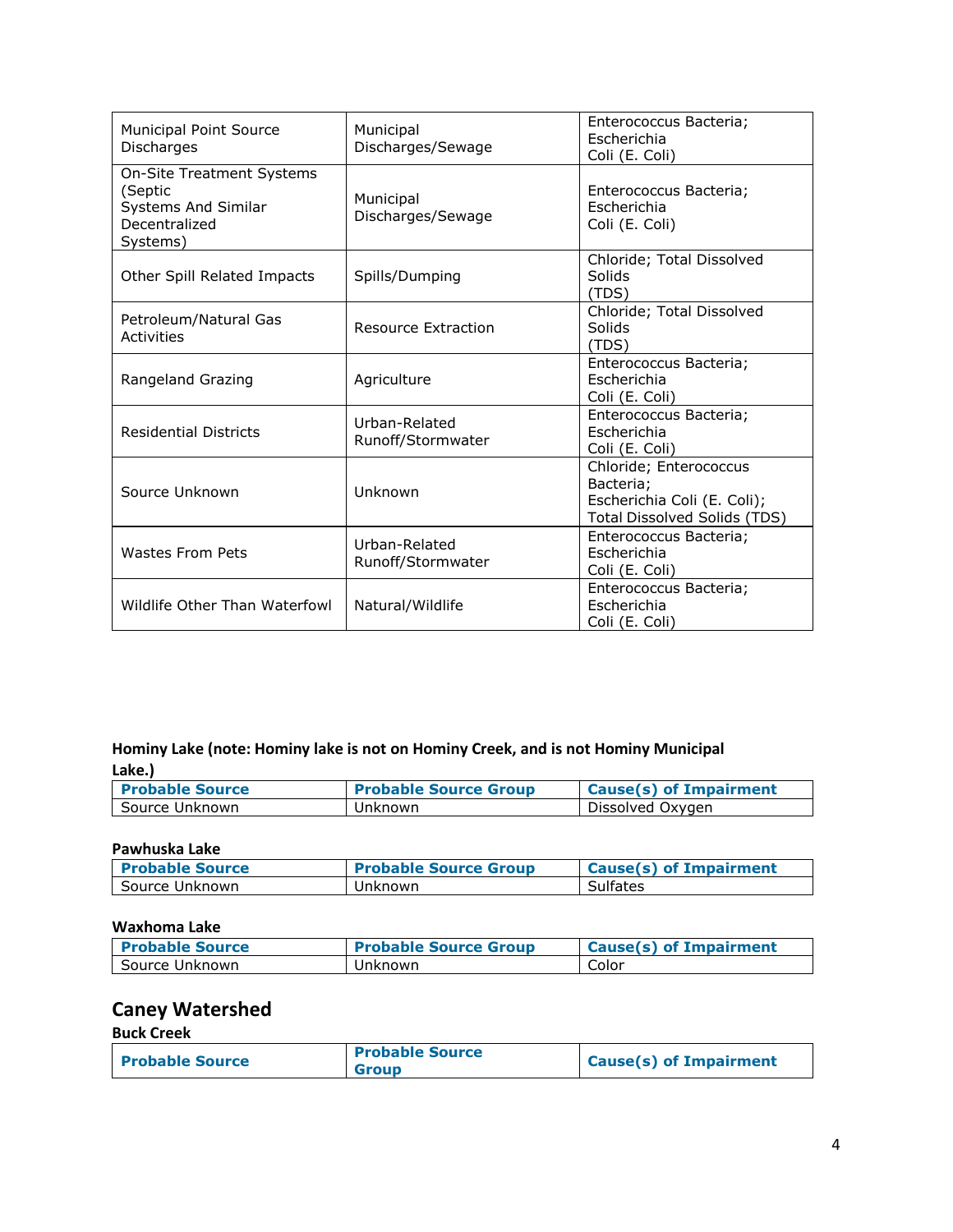| Grazing In Riparian Or<br>Shoreline<br>Zones                                                           | Agriculture                           | Dissolved Oxygen;<br>Enterococcus<br>Bacteria; Escherichia Coli (E.<br>Coli) |
|--------------------------------------------------------------------------------------------------------|---------------------------------------|------------------------------------------------------------------------------|
| Impacts From Land<br>Application Of<br>Wastes                                                          | Land Application/Waste<br>Sites/Tanks | Dissolved Oxygen                                                             |
| Non-Irrigated Crop Production                                                                          | Agriculture                           | Dissolved Oxygen                                                             |
| <b>On-Site Treatment Systems</b><br>(Septic<br><b>Systems And Similar</b><br>Decentralized<br>Systems) | Municipal<br>Discharges/Sewage        | Dissolved Oxygen;<br>Enterococcus<br>Bacteria; Escherichia Coli (E.<br>Coli) |
| Rangeland Grazing                                                                                      | Agriculture                           | Dissolved Oxygen;<br>Enterococcus<br>Bacteria; Escherichia Coli (E.<br>Coli) |
| <b>Residential Districts</b>                                                                           | Urban-Related<br>Runoff/Stormwater    | Dissolved Oxygen;<br>Enterococcus<br>Bacteria; Escherichia Coli (E.<br>Coli) |
| Source Unknown                                                                                         | Unknown                               | Dissolved Oxygen;<br>Enterococcus<br>Bacteria; Escherichia Coli (E.<br>Coli) |
| Wastes From Pets                                                                                       | Urban-Related<br>Runoff/Stormwater    | Dissolved Oxygen;<br>Enterococcus<br>Bacteria; Escherichia Coli (E.<br>Coli) |
| Wildlife Other Than Waterfowl                                                                          | Natural/Wildlife                      | Dissolved Oxygen;<br>Enterococcus Bacteria;<br>Escherichia Coli (E.<br>Coli) |

### **Hula Lake**

| <b>Probable Source</b> | <b>Probable Source Group</b> | <b>Cause(s) of Impairment</b> |
|------------------------|------------------------------|-------------------------------|
| Source Unknown         | Unknown                      | Color: Turbidity              |

## **Mission Creek**

| <b>Probable Source</b>                                             | <b>Probable Source</b><br><b>Group</b> | <b>Cause(s) of Impairment</b>                                                |
|--------------------------------------------------------------------|----------------------------------------|------------------------------------------------------------------------------|
| Grazing In Riparian Or<br>Shoreline<br>Zones                       | Agriculture                            | Dissolved Oxygen;<br>Enterococcus<br>Bacteria; Escherichia Coli (E.<br>Coli) |
| Impacts From Land<br>Application Of<br>Wastes                      | Land Application/Waste<br>Sites/Tanks  | Escherichia Coli (E. Coli)                                                   |
| Non-Irrigated Crop Production                                      | Agriculture                            | Dissolved Oxygen                                                             |
| <b>On-Site Treatment Systems</b><br>(Septic<br>Systems And Similar | Municipal<br>Discharges/Sewage         | Dissolved Oxygen;<br>Enterococcus<br>Bacteria; Escherichia Coli (E.<br>Coli) |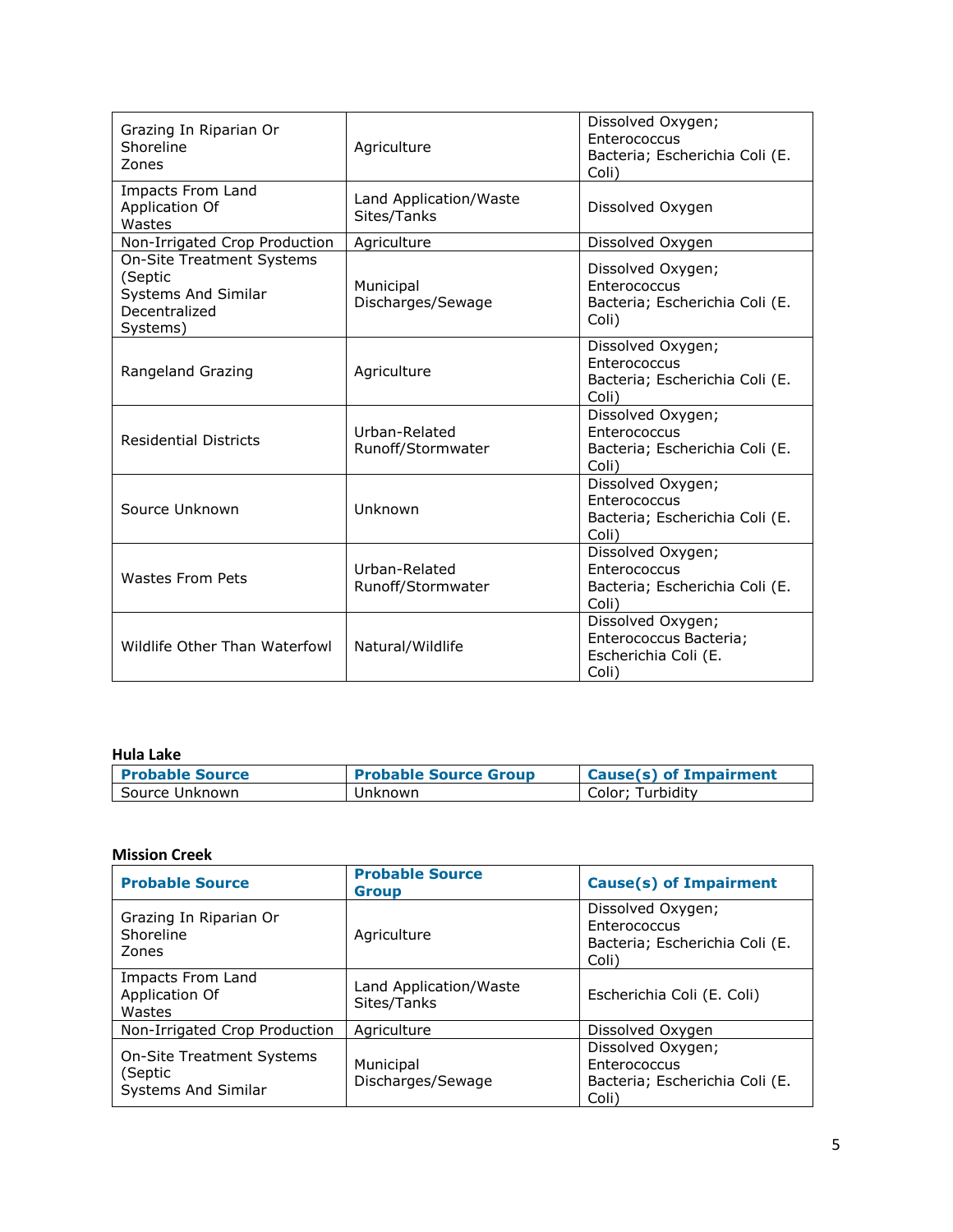| Decentralized<br>Systems)     |                                    |                                                                              |
|-------------------------------|------------------------------------|------------------------------------------------------------------------------|
| Rangeland Grazing             | Agriculture                        | Dissolved Oxygen;<br>Enterococcus<br>Bacteria; Escherichia Coli (E.<br>Coli) |
| <b>Residential Districts</b>  | Urban-Related<br>Runoff/Stormwater | Dissolved Oxygen;<br>Enterococcus<br>Bacteria; Escherichia Coli (E.<br>Coli) |
| Source Unknown                | Unknown                            | Dissolved Oxygen;<br>Enterococcus<br>Bacteria; Escherichia Coli (E.<br>Coli) |
| Wastes From Pets              | Urban-Related<br>Runoff/Stormwater | Dissolved Oxygen;<br>Enterococcus<br>Bacteria; Escherichia Coli (E.<br>Coli) |
| Wildlife Other Than Waterfowl | Natural/Wildlife                   | Dissolved Oxygen;<br>Enterococcus<br>Bacteria; Escherichia Coli (E.<br>Coli) |

# **Sand Creek**

| <b>Probable Source</b>                                                                          | <b>Probable Source Group</b>          | <b>Cause(s) of Impairment</b>                        |
|-------------------------------------------------------------------------------------------------|---------------------------------------|------------------------------------------------------|
| Grazing In Riparian Or<br>Shoreline Zones                                                       | Agriculture                           | Enterococcus Bacteria;<br>Escherichia Coli (E. Coli) |
| Landfills                                                                                       | Land Application/Waste<br>Sites/Tanks | Enterococcus Bacteria;<br>Escherichia Coli (E. Coli) |
| <b>On-Site Treatment Systems</b><br>(Septic<br>Systems And Similar<br>Decentralized<br>Systems) | Municipal<br>Discharges/Sewage        | Enterococcus Bacteria;<br>Escherichia Coli (E. Coli) |
| Rangeland Grazing                                                                               | Agriculture                           | Enterococcus Bacteria;<br>Escherichia Coli (E. Coli) |
| <b>Residential Districts</b>                                                                    | Urban-Related<br>Runoff/Stormwater    | Enterococcus Bacteria;<br>Escherichia Coli (E. Coli) |
| Source Unknown                                                                                  | Unknown                               | Enterococcus Bacteria;<br>Escherichia Coli (E. Coli) |
| Wastes From Pets                                                                                | Urban-Related<br>Runoff/Stormwater    | Enterococcus Bacteria;<br>Escherichia Coli (E. Coli) |
| Wildlife Other Than Waterfowl                                                                   | Natural/Wildlife                      | Enterococcus Bacteria;<br>Escherichia Coli (E. Coli) |

# **Polecat-Snake Watershed**

# **Arkansas River (Keystone Dam to Tulsa)**

| <b>Probable Source</b>                                      | <b>Probable Source Group</b>       | Cause(s) of<br><b>Impairment</b> |
|-------------------------------------------------------------|------------------------------------|----------------------------------|
| Grazing In Riparian Or<br>Shoreline Zones                   | Agriculture                        | Turbidity                        |
| Highway/Road/Bridge Runoff<br>(Non<br>Construction Related) | Urban-Related<br>Runoff/Stormwater | Oil and Grease                   |
| <b>Industrial Point Source</b><br>Discharge                 | Industrial                         | Oil and Grease                   |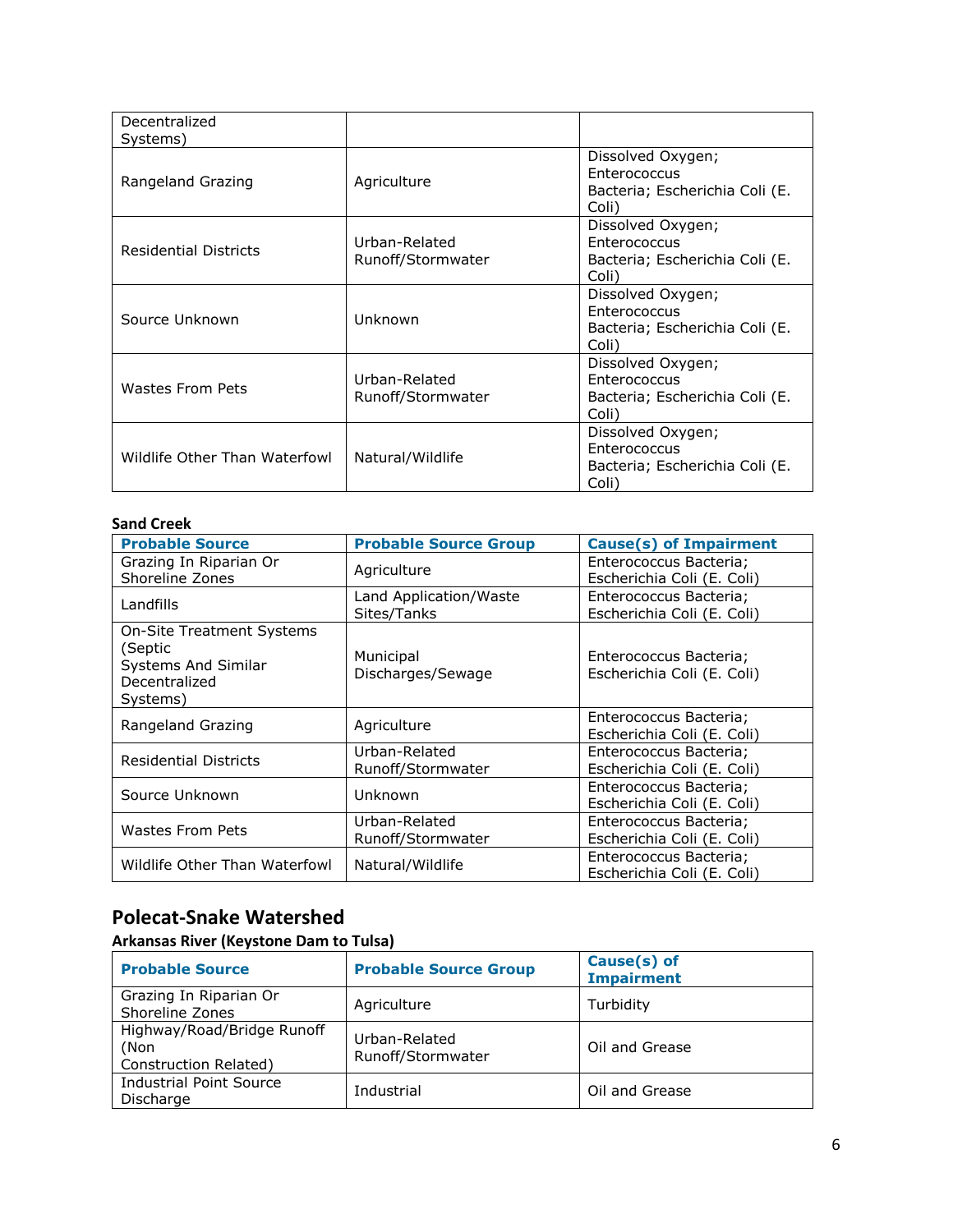| <b>Municipal Point Source</b><br><b>Discharges</b> | Municipal Discharges/Sewage | Turbidity                    |
|----------------------------------------------------|-----------------------------|------------------------------|
| Petroleum/Natural Gas<br>Activities                | Resource Extraction         | Oil and Grease               |
| Rangeland Grazing                                  | Agriculture                 | Turbidity                    |
| Source Unknown                                     | Unknown                     | Oil and Grease;<br>Turbidity |

### **Bigheart Creek (formally Blackboy Creek) from OK97 to Arkansas River**

| <b>Probable Source</b>                                                                          | <b>Probable Source Group</b>          | <b>Cause(s) of Impairment</b>                             |
|-------------------------------------------------------------------------------------------------|---------------------------------------|-----------------------------------------------------------|
| Grazing In Riparian Or<br>Shoreline Zones                                                       | Agriculture                           | Escherichia Coli (E. Coli);<br><b>Fish Bioassessments</b> |
| Highway/Road/Bridge Runoff<br>(Non<br>Construction Related)                                     | Urban-Related<br>Runoff/Stormwater    | Fish Bioassessments                                       |
| Impacts From Land<br><b>Application Of Wastes</b>                                               | Land Application/Waste<br>Sites/Tanks | Fish Bioassessments                                       |
| Non-Irrigated Crop Production                                                                   | Agriculture                           | Fish Bioassessments                                       |
| <b>On-Site Treatment Systems</b><br>(Septic<br>Systems And Similar<br>Decentralized<br>Systems) | Municipal<br>Discharges/Sewage        | Escherichia Coli (E. Coli);<br><b>Fish Bioassessments</b> |
| Petroleum/Natural Gas<br><b>Activities</b>                                                      | Resource Extraction                   | Fish Bioassessments                                       |
| Rangeland Grazing                                                                               | Agriculture                           | Escherichia Coli (E. Coli);<br>Fish Bioassessments        |
| <b>Residential Districts</b>                                                                    | Urban-Related<br>Runoff/Stormwater    | Escherichia Coli (E. Coli);<br>Fish Bioassessments        |
| Source Unknown                                                                                  | Unknown                               | Escherichia Coli (E. Coli);<br>Fish Bioassessments        |
| Wastes From Pets                                                                                | Urban-Related<br>Runoff/Stormwater    | Escherichia Coli (E. Coli)                                |
| Wildlife Other Than Waterfowl                                                                   | Natural/Wildlife                      | Escherichia Coli (E. Coli);<br>Fish Bioassessments        |

#### **Shell Lake**

| <b>Probable Source</b> | <b>Probable Source Group</b> | Cause(s) of Impairment |
|------------------------|------------------------------|------------------------|
| Source Unknown         | Unknown                      | Dissolved Oxygen       |

*Source of impairment information: US EPA, Watershed Assessment, Tracking & Environmental Results, http://ofmpub.epa.gov/waters10/attains\_state.control?p\_state=OK , accessed 3/4/2015*

Most stream segments have not been assessed, we expect that many which have not been assessed will be found to be impaired. A quick inspection of those where causes of impairment and probable sources have been identified reveals that oil and gas activities are but one of several sources to be addressed. New limits on the location of oil and gas drilling will not measurably improve surface water quality, if at all. A BIA imposed protective measure would be of little value when the